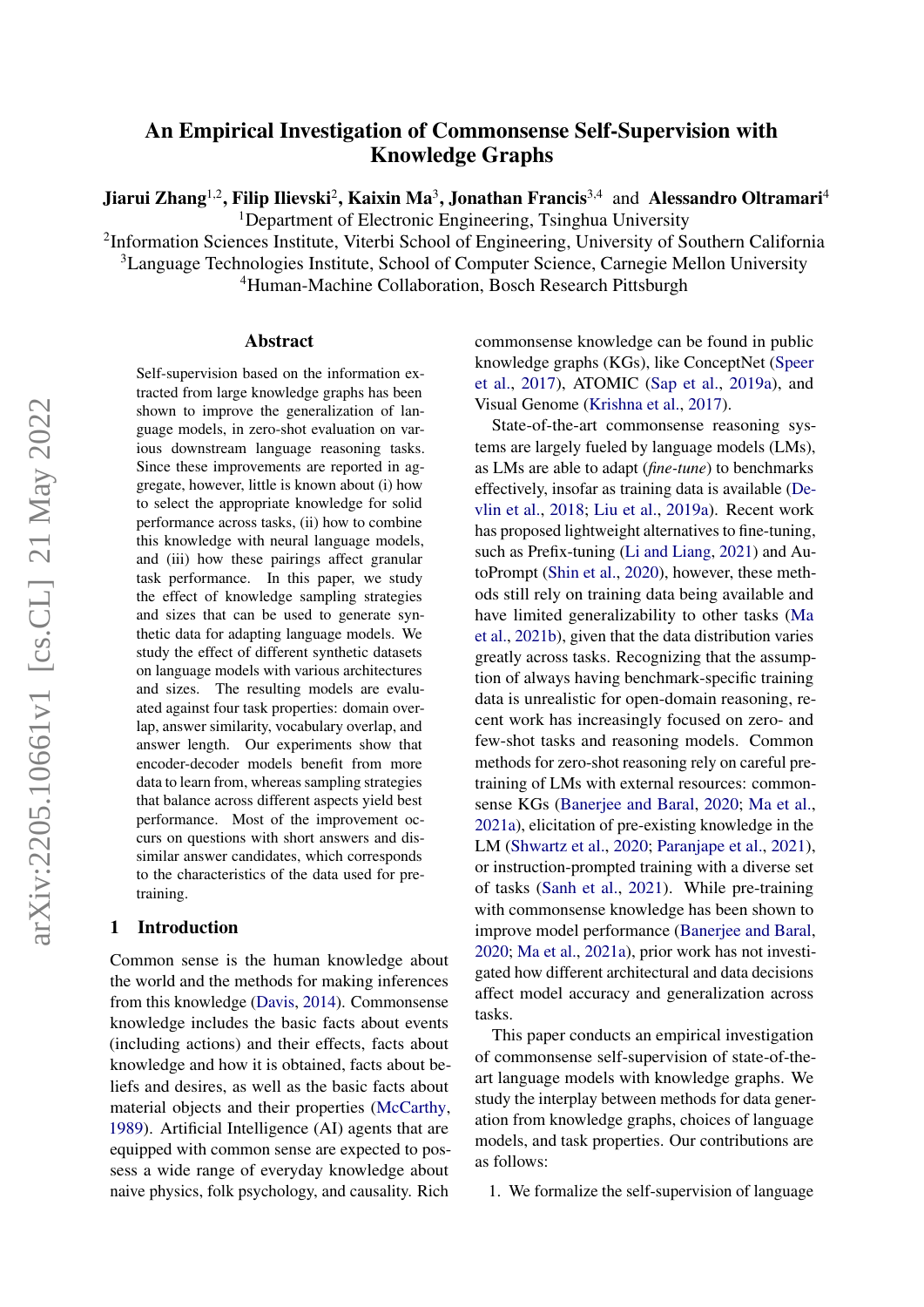models with synthetic data extracted from knowledge graphs, as a joint framework. We consider the interplay between the selected knowledge as synthetic data, the language model, and the properties of the task.

- 2. We pose five research questions, which have not been answered so far for commonsense QA models adapted with KGs under zero-shot evaluation setting. We study the following aspects: (i) knowledge sampling size and strategy; (ii) language model architecture and size; and (iii) task properties: domain overlap, vocabulary overlap, answer similarity, and answer length.
- 3. We gain insight into these research questions, through rigorous experimentation: we evaluate seven sampling strategies with seven knowledge sizes, which are used to adapt five models belonging to two representative model architectural classes. We define fourteen different task partitions, for five different benchmarks. Our experiments show that: (i) the best sampling strategy balances across different properties of the data, (ii) the optimal amount of data is model-dependent, (iii) most of the improvement occurs on questions with short answers and dissimilar answer candidates.

## <span id="page-1-0"></span>2 Research Questions

We study five questions which have not been fully answered by prior work on zero-shot question answering with knowledge graphs. We motivate each question and indicate the novelty introduced by studying the question in our setting.

*RQ1: What is the overall impact of model and knowledge choices on the generalizability of selfsupervision of LMs with KGs?* Prior work on zero-shot commonsense reasoning with KGs [\(Ma](#page-11-6) [et al.,](#page-11-6) [2021a;](#page-11-6) [Dou and Peng,](#page-10-3) [2022\)](#page-10-3) has reported large gains across benchmarks, over LM baselines. Yet, the gap between these results and the performance of supervised models remains large. It is unclear how much this gap can be bridged by tuning the knowledge and model selection in the selfsupervision method.

*RQ2: How much data is needed to adapt LMs to commonsense reasoning tasks?* Finding a right number of QA pairs to adapt a model with is crucial to reach optimal performance, prevent overfitting, and optimize efficiency. Ma et al. [\(Ma et al.,](#page-11-6) [2021a\)](#page-11-6) report accuracy gains with a hand-selected subset of the CSKG graph, whereas Ilievski et al. [\(Ilievski](#page-11-9) [et al.,](#page-11-9) [2021a\)](#page-11-9) show that adapting language models with questions from certain knowledge dimensions is much more beneficial than others, and sometimes, even better than using the entire set of questions. No prior work has performed systematic analysis of the relation between knowledge sample size and the model performance.

*RQ3: How to best sample questions for model adaptation?* Even after detecting the optimal data size, it remains unclear how to best select the needed data points. For instance, sampling can focus on optimizing diversity across different knowledge types, or it can focus on questions where the model exhibits low confidence or high fluctuations during adaptation. Such sampling strategies based on training dynamics exist [\(Swayamdipta et al.,](#page-12-3) [2020;](#page-12-3) [Pleiss et al.,](#page-11-10) [2020\)](#page-11-10), but they have not been applied to the task of zero-shot QA with KGs.

*RQ4: Do models generalize well to tasks with low domain overlap?* Models generally perform better on tasks that require knowledge similar to that in the training data, i.e., tasks with high domain overlap (HDO). This is confirmed by the relatively larger gains obtained when using ConceptNet for CSQA and ATOMIC for SocialIQA, compared to using these sources on datasets like WinoGrande [\(Mitra et al.,](#page-11-11) [2019;](#page-11-11) [Ma et al.,](#page-11-6) [2021a\)](#page-11-6). Whether models can generalize well to questions with low domain overlap (LDO) is an open question.

*RQ5: What is the connection between model's accuracy and properties of the task?* We analyze the impact of answer candidate similarity, answer candidate length, and vocabulary overlap on the model accuracy. We expect that the questions with different answer similarity and length would require different reasoning. For example, similar answer candidates would require models to focus on the relatively small differences between answers. Similarly, task partitions with higher vocabulary overlap to the synthetic data would intuitively be easier for the models. Prior work has reported that models rely on spurious correlations, such as lexical properties, to answer questions [\(Gururangan et al.,](#page-10-4) [2018;](#page-10-4) [McCoy et al.,](#page-11-12) [2019\)](#page-11-12). Li et al. [\(Li et al.,](#page-11-13) [2021\)](#page-11-13) show that only considering the answer candidates may bring high performance on some tasks, indicating that the properties of the answer candidates have a large impact on the model. Similarly, fine-tuned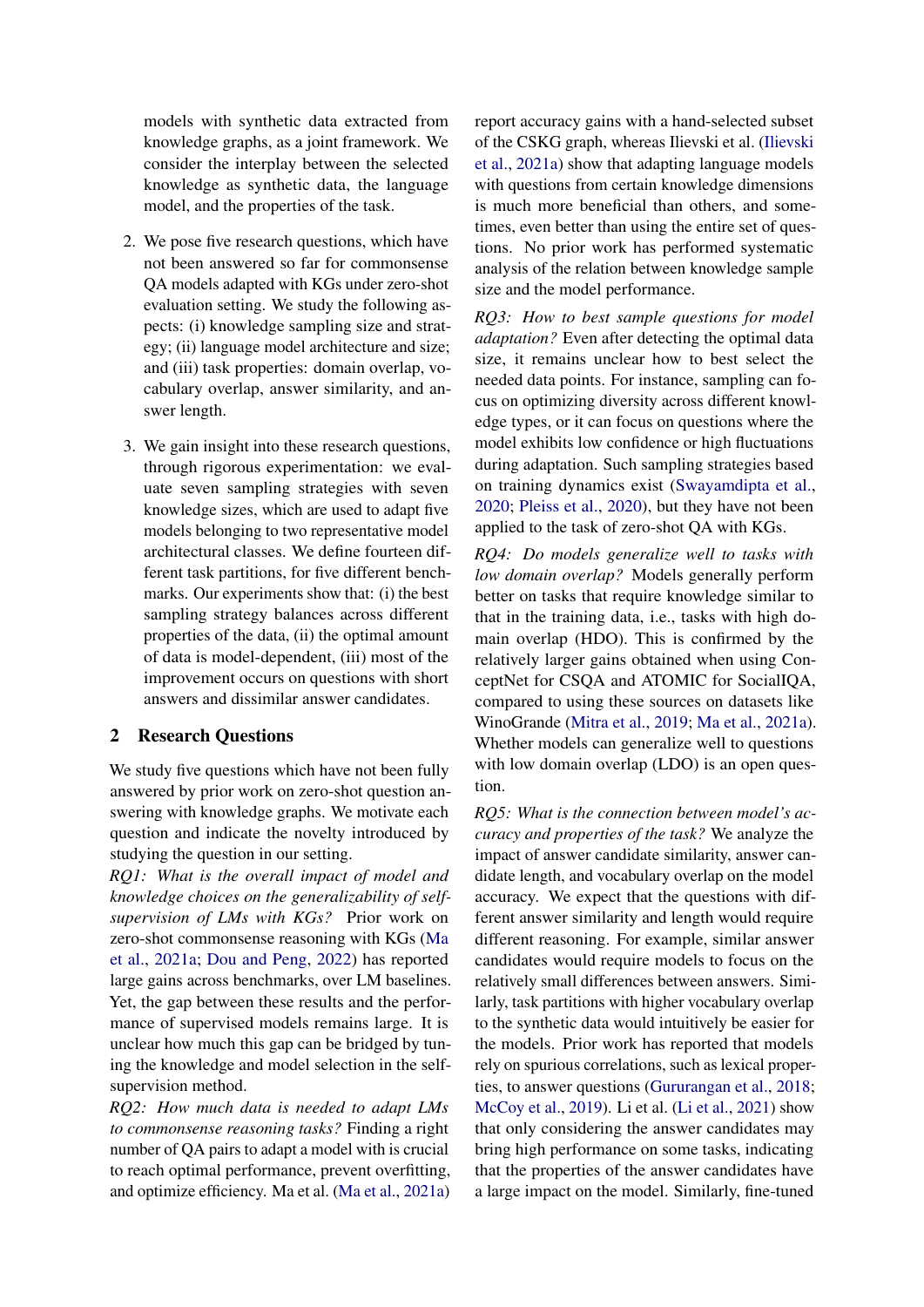models perform much better on questions that resemble the training data [\(Ma et al.,](#page-11-5) [2021b\)](#page-11-5). Yet, these investigations have not been conducted in a zero-shot setting.

## <span id="page-2-1"></span>3 Method

We follow the task formulation of *generalizable commonsense reasoning* proposed by [Ma et al.](#page-11-6) [\(2021a\)](#page-11-6). The input consists of a natural language question Q and n candidate answers  $A_i$ ,  $|A_i| = n$ . Exactly one of the candidate answers, marked with A, is correct. The remaining  $(n - 1)$  candidate answers serve as distractors. As we assume a zero-shot setup, the models have no access to the benchmark-specific training data. Each model is adapted once, after which they are fixed, and directly applied on test partitions of various benchmarks.

To address the task of generalizable commonsense reasoning, we assume a knowledgedriven QA framework, where pre-trained LMs are adapted with artificial QA sets derived from KG data. We create artificial QA sets with thousands of questions by sampling statements from the recently-introduced CommonSense Knowledge Graph (CSKG) [\(Ilievski et al.,](#page-11-14) [2021b\)](#page-11-14), and transforming them into multiple-choice questions. Each question corresponds to a particular knowledge dimension (e.g., temporal or spatial knowledge) [\(Ilievski et al.,](#page-11-9) [2021a\)](#page-11-9). We define *domain* as the dimensions of common sense necessary for solving a particular set of tasks. Given a natural language question  $Q$ , and  $n$  candidate answers  ${A_1, ..., A_n}$ , the LM has to select the most probable answer A during training. Once the LM adaptation is done, the updated LM is applied across QA tasks in a zero-shot manner.

The setup of this study is visualized in Figure [1.](#page-3-0) We investigate the performance of self-supervision of language models with knowledge graphs, in relation to: 1) size and architecture of the language model; 2) size and sampling strategies of the knowledge used for model adaptation; and 3) properties of the task, such as overlap with knowledge and answer length. We describe the language models, knowledge sampling, and task properties in this section.

#### 3.1 Language Models

Model architectures We adopt two widely-used pre-trained models: RoBERTa [\(Liu et al.,](#page-11-15) [2019b\)](#page-11-15) and T5 [\(Raffel et al.,](#page-11-16) [2019\)](#page-11-16). RoBERTa is an encoder-only masked language model (MLM), whereas T5 is an encoder-decoder model which converts tasks into text-to-text format.

Following [Ma et al.](#page-11-6) [\(2021a\)](#page-11-6), for RoBERTa each input sequence is a concatenation of the question and one of its answer candidates. We mask one nonstop token in the sequence at a time, and compute the masked token's loss. We then take the averaged loss for the sequence and this is repeated for every answer candidates. We then train the model with the margin loss:

$$
L = \frac{1}{n} \sum_{\substack{i=1 \ i \neq y}}^{n} max(0, \eta - S_y + S_i)
$$

where  $S_y$  and  $S_i$  are the negative averaged loss for correct answer and distractor respectively. During inference, we take the candidate with highest score S as the answer.

For T5, each input sequence is the same as RoBERTa except that we add a task-specific prefix, "reasoning:", to the front following the adaptation of T5 to downstream tasks in the original paper [\(Raffel et al.,](#page-11-16) [2019\)](#page-11-16). The model is pre-trained to generate "true" or "false" token.  $L_{true}$  represents the loss of the "true" token logits, while  $L_{false}$  represents the "false" token logits. For each answer candidate, we compute the score  $S = L_{true} - L_{false}$  and use the same margin loss function as in RoBERTa to jointly predict the opti-mal candidate.<sup>[1](#page-2-0)</sup>

Model sizes We use RoBERTa's base and large models, which have 125M and 355M parameters, respectively. We experiment with three T5 models of different sizes: small (60M parameters), large (740M), and 3b (2.85B). More details about the model training can be found in the Appendix of this paper.

#### 3.2 Knowledge sources and sampling

We subselect knowledge from the CommonSense Knowledge Graph (CSKG) [\(Ilievski et al.,](#page-11-14) [2021b\)](#page-11-14), which combines seven commonsense knowledge resources under a shared representation, including ConceptNet [\(Speer et al.,](#page-12-0) [2017\)](#page-12-0), ATOMIC [\(Sap](#page-11-1)

<span id="page-2-0"></span><sup>&</sup>lt;sup>1</sup>[We also tried to score the answers individually, or to con](#page-11-1)[catenate the question with all answer candidates, and teach](#page-11-1) [the model to predict the position or make a copy of the right](#page-11-1) [candidate, following \(Khashabi et al.,](#page-11-1) [2020\)](#page-11-17). These loss strate[gies performed consistently worse, and we leave them out of](#page-11-1) [the paper.](#page-11-1)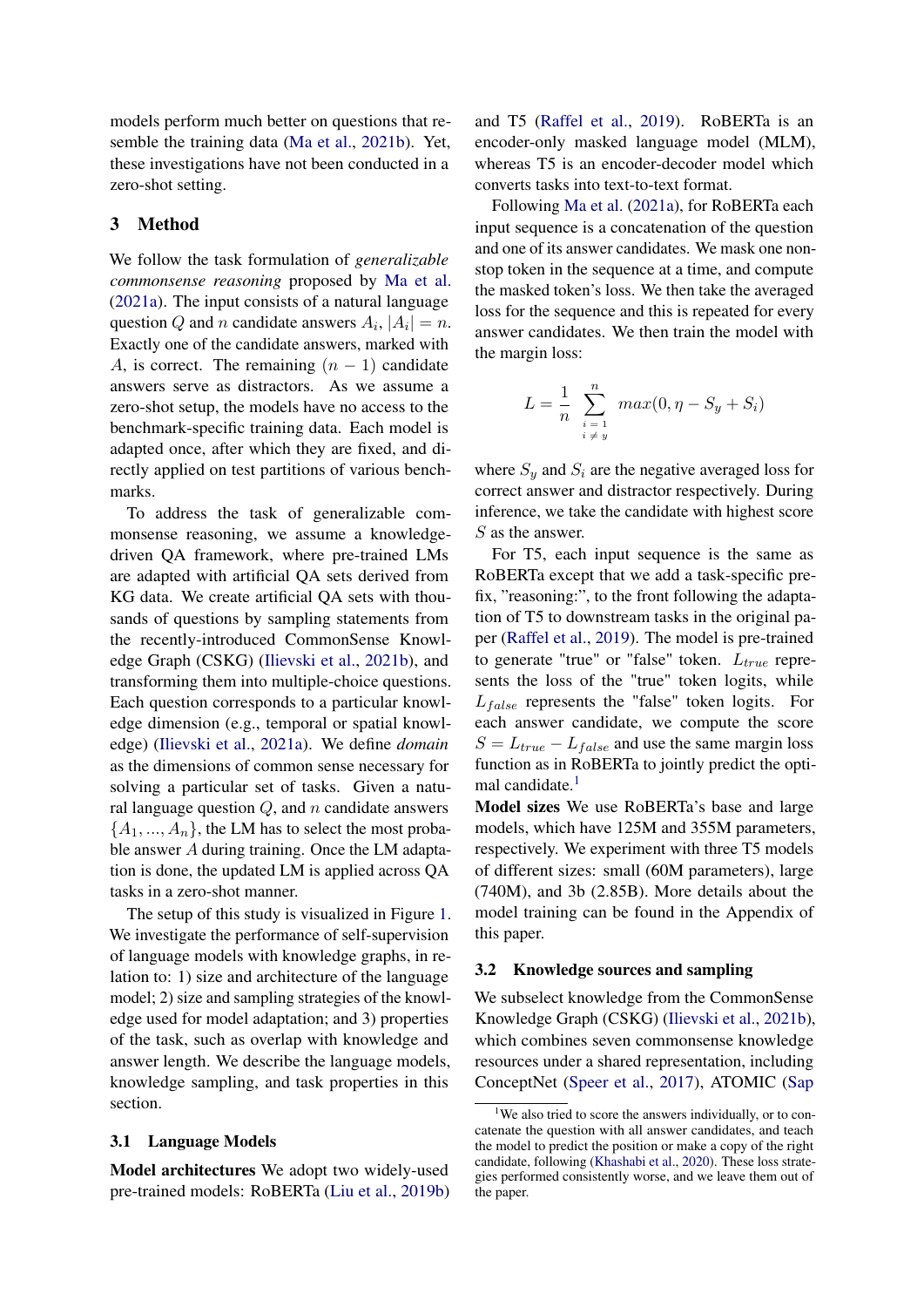<span id="page-3-0"></span>

Figure 1: Overview of our study. The question generation step takes knowledge graph as input, and yields a question answer set. The generated set depends on the sampling size and strategy. In parallel, a language model is chosen out of a pool of models based on two factors: architecture and size. The selected vanilla language model is adapted based on the synthetic QA set, resulting in a commonsense language model. The task used to evaluate this model depends on several factors: domain overlap, answer similarity, answer length, and vocabulary overlap. The combination of the choices for these four aspects determines the task, which is finally used to evaluate the commonsense model, and produce an accuracy score.

[et al.,](#page-11-1) [2019a\)](#page-11-1), and Visual Genome [\(Krishna et al.,](#page-11-2) [2017\)](#page-11-2). In total, CSKG contains over 7 million commonsense statements, which are used to describe over 2 million nodes with 58 properties. Each statement in CSKG consists of a head  $(h)$ , relation  $(r)$ , tail  $(t)$ , and additional qualifiers  $(q)$ . Each knowledge statement in CSKG is categorized into one of the following 13 dimensions: lexical, similarity, distinctness, taxonomic, part-whole, creation, utility, comparative, quality, temporal, spatial, motivational, and relational-other [\(Ilievski et al.,](#page-11-9) [2021a\)](#page-11-9). Sample sizes. We use the subset of CSKG which combines ATOMIC, ConceptNet, WordNet [\(Miller,](#page-11-18) [1995\)](#page-11-18), Wikidata (Vrandečić and Krötzsch, [2014\)](#page-12-4), and Visual Genome. We use all relations in this subset. We sample QA sets that correspond to a percentage K from this knowledge set. We experiment with  $K \in \{1, 5, 10, 33, 50, 100\}$ . In comparison, Ma et al. [\(Ma et al.,](#page-11-6) [2021a\)](#page-11-6) use 100% of the data for fourteen manually-selected semantic relations. **Sampling strategies.** The sampling of  $K\%$  artificial examples brings up the question: how do we optimally select these questions? We experiment with seven selection strategies that are based on training indicators and the KG structure. (i) *Random* draws  $K\%$  of the question pool by chance, without replacement. (ii) *Dimension* selects the questions that belong to a knowledge dimension. Out of the thirteen dimensions defined in [\(Ilievski](#page-11-9) [et al.,](#page-11-9) [2021a\)](#page-11-9), we evaluate the five best populated dimensions: temporal, desire/goal, taxonomic, quality, and relational-other. Here we are interested to

see if there is a particular knowledge dimension that is more beneficial than others. For fair comparison between sampling strategies, we limit the questions selected for a dimensions to the equivalent of K% of the entire question set. (iii) *Uniform* selects an equal number of questions from each of the thirteen dimensions. We limit the total number of questions to the equivalent of  $K\%$  of the entire question set. (iv) *Vanilla-confidence* selects questions based on the model confidence before any adaptation, i.e. we run the vanilla LM on the entire QA sets to get its confidence scores. We experiment with two variants, which select the questions with lowest and highest confidence, respectively. We would like to test if the model benefits more from questions it considers easy or hard. (v) *Confidence* selects questions based on the mean model confidence for the true label across the adaptation epochs. Specifically, we first train a model on entire QA sets and record each questions' training statistics as in [\(Swayamdipta et al.,](#page-12-3) [2020\)](#page-12-3). Then we select the subsets of the data to train our actual task model. This method applies to the last two strategies as well. Here we use two variants: confidence-low and confidence-high, analogous to the vanilla-confidence strategy. (vi) *Variability* detects the  $K\%$  of the questions with extreme standard deviation for the true label across the adaptation epochs [\(Swayamdipta et al.,](#page-12-3) [2020\)](#page-12-3). We experiment with variability-low and variability-high sampling. (vii) *Margin* selects the  $K\%$  with the most extreme mean difference between the confidence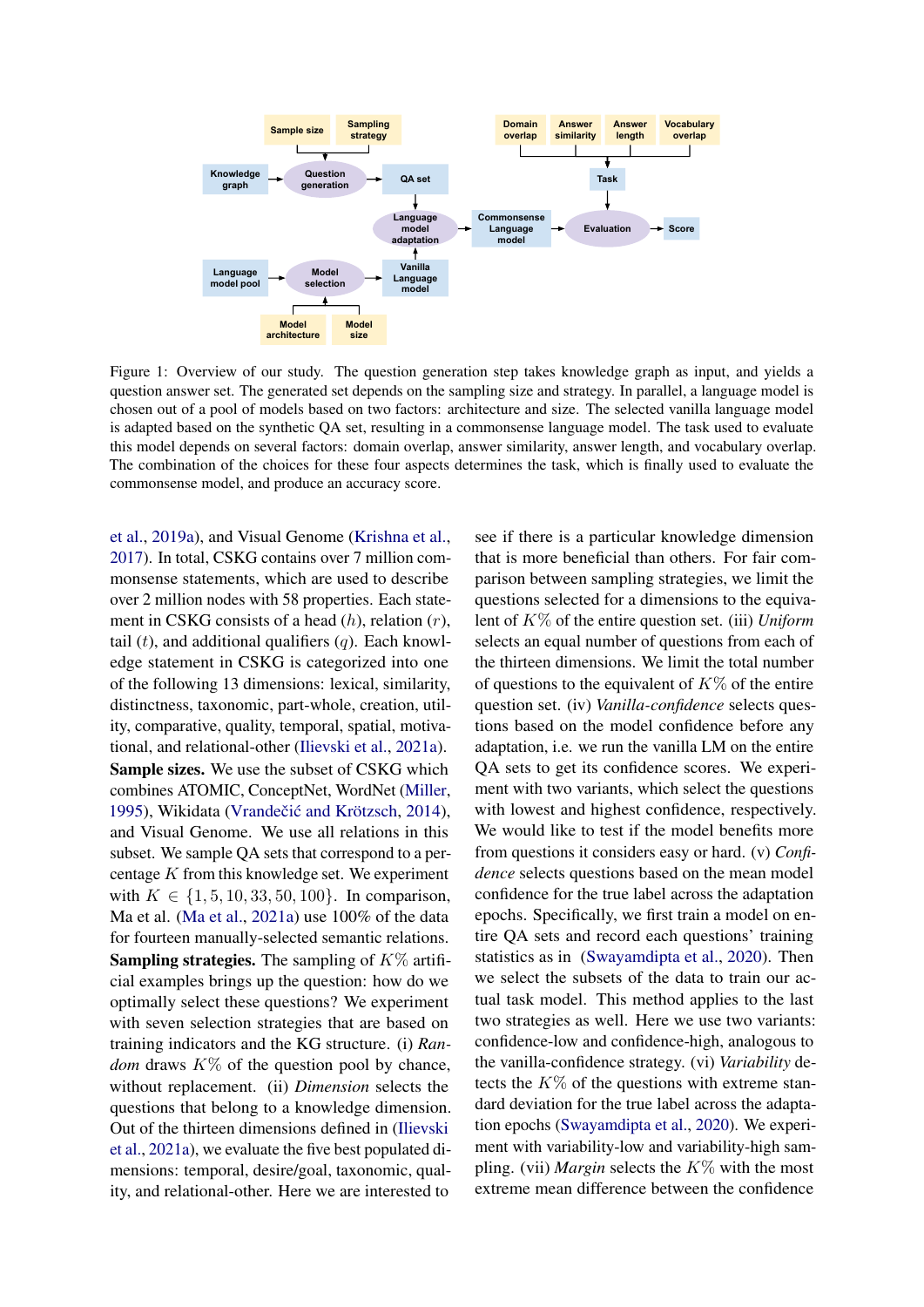of the correct answer and the incorrect ones [\(Pleiss](#page-11-10) [et al.,](#page-11-10) [2020\)](#page-11-10). We consider margin-low and marginhigh sampling.

For every strategy,  $K = 100$  corresponds to the entire synthetic QA pool, while  $K = 0$  is the vanilla pre-trained LM without adaptation.

#### 3.3 Tasks

We evaluate on five benchmarks for multiplechoice commonsense question answering. *CommonsenseQA (CSQA)* [\(Talmor et al.,](#page-12-5) [2019\)](#page-12-5) is a fivechoice question answering benchmark which evaluates a broad range of common sense aspects. *SocialIQA (SIQA)* [\(Sap et al.,](#page-12-6) [2019b\)](#page-12-6) is a three-choice QA benchmark that requires reasoning about social interactions. *Abductive NLI (aNLI)* [\(Bhagavatula](#page-10-5) [et al.,](#page-10-5) [2019\)](#page-10-5) is formalized as natural language inference, where, given the beginning and the ending of a story, the task is to choose the more plausible hypothesis out of two options. *PhysicalIQA (PIQA)* [\(Bisk et al.,](#page-10-6) [2020\)](#page-10-6) is a binary choice task, which tests the ability of models to employ physical reasoning. *WinoGrande (WG)* [\(Sakaguchi et al.,](#page-11-19) [2019\)](#page-11-19) is a binary choice anaphora resolution task. We measure the *accuracy* of a language model on a benchmark as the ratio between the correctlyanswered questions and the total number of questions.

Task properties We measure granular model performance by computing its accuracy on task partitions. We partition commonsense tasks based on four properties.

First, we consider model accuracy in relation to the *domain overlap (DO)* between the KG and the task. Two of the five benchmarks are known to have high domain overlap (HDO) with existing KGs [\(Mi](#page-11-11)[tra et al.,](#page-11-11) [2019;](#page-11-11) [Ma et al.,](#page-11-6) [2021a\)](#page-11-6): CSQA has been devised based on knowledge in ConceptNet, while SocialIQA has been created based on the ATOMIC KG [\(Sap et al.,](#page-11-1) [2019a\)](#page-11-1). The remaining three benchmarks have been created independently of the KGs, therefore, we consider them to have low domain overlap (LDO) with our KGs. We compare the model performance on the benchmarks with HDO and LDO.

Second, we partition the task into quartiles based on the *answer similarity (AS)* between the candidates. Here, we compute the answer similarity for a question  $q$  through the Jaccard similarity between the tokens of the candidates  $A_i$  and  $A_j$ :  $AS(q) = \frac{|T_{A_i} \cap T_{A_j}|}{|T_{A_i} \cup T_{A_j}|}$  $\frac{1+A_i+1+A_j+1}{|T_{A_i}\cup T_{A_j}|}$ . Here,  $T_{A_i}$  and  $T_{A_j}$  are

<span id="page-4-0"></span>

Figure 2: Evaluation results of the five models with different data sizes, corresponding to 0, 1, 5, 10, 33, 50, and 100% of the synthetic data. Each point represents the average performance of a model over the five benchmarks.

the set of tokens of candidates  $A_i$  and  $A_j$ , respectively. We limit the answer similarity analysis to the PIQA benchmark, which has two candidates for each question.

Third, we partition a task into quartiles based on the *answer length (AL)* of its questions. We compute the answer length of a question  $q$  by summing the tokens  $T_{A_i}$  of the candidates  $A_i$ :  $AL(q) = \sum_{i=1}^{n} |T_{A_i}|.$ 

Fourth, we partition the task into quartiles based on the *vocabulary overlap (VO)* between the task questions and the synthetic QA set. We first compute the frequency of every token that appears in the synthetic data. Given a task question, we compute the average frequency of the candidate tokens in the synthetic data. To increase the effect of the tokens with low frequency, we use the reciprocal value of the token frequencies:  $VO(q)$  = 1  $\frac{1}{m}\sum_{k=1}^{m}\frac{1}{f(t)}$  $\frac{1}{f(t_k)}$ . Here, m is the number of tokens in the combination of the candidates ( $|\bigcup_i^n T_{A_i}|$  for each question,  $t_k$  is the k-th token in the answer candidates, and  $f(t_k)$  is its frequency in the synthetic data.

When splitting the task based on *answer simillarity*, *answer length*, and *vocabulary overlap*, we use RoBERTa's tokenizer, and we focus on the PIQA benchmark which has a variety of properties among its questions.

### 4 Results

We provide results based on applying the methodology presented in Section [3](#page-2-1) to address the research questions in Section [2.](#page-1-0)

What is the overall impact of model and knowledge choice on the generalizability of selfsupervision of LMs with KGs (RQ1)? Table [1](#page-5-0) shows the results obtained with the best perform-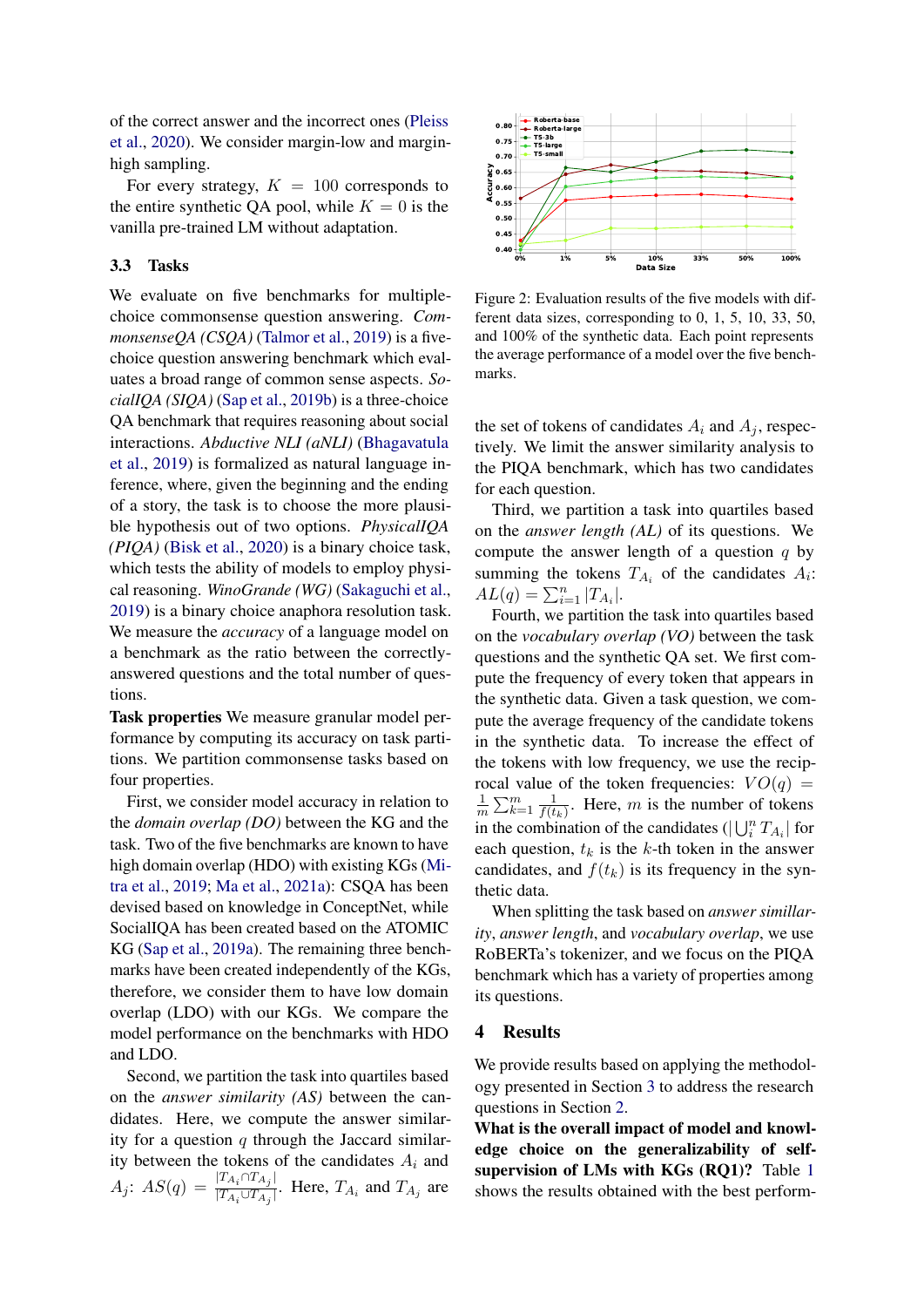<span id="page-5-0"></span>Table 1: Evaluation results on five benchmarks of our five models with their optimal data size and sampling strategy. For comparison, we show results of relevant baselines. We show the results of the best model reported in each prior work. '\*' indicates that the average is computed on an incomplete set of benchmarks, and is thus not directly comparable to the other results in the same column. Best results per column are shown in bold.

| Model                                  |                          | <b>LDO</b> |                          |             | <b>HDO</b>               |          |          | Avg     |  |
|----------------------------------------|--------------------------|------------|--------------------------|-------------|--------------------------|----------|----------|---------|--|
|                                        | aNLI                     | WG         | PIQA                     | <b>SIQA</b> | <b>CSOA</b>              | Avg(LDO) | Avg(HDO) |         |  |
| Majority (Ma et al., 2021a)            | 50.8                     | 50.4       | 50.5                     | 33.6        | 20.9                     | 50.6     | 27.25    | 41.2    |  |
| RoBERTa-large (Liu et al., 2019a)      | 65.5                     | 57.5       | 67.6                     | 47.3        | 45.0                     | 63.5     | 46.1     | 56.6    |  |
| <b>COMET</b> (Bosselut et al., 2019)   | $\overline{\phantom{0}}$ |            | $\overline{\phantom{0}}$ | 50.1        | $\overline{\phantom{0}}$ |          | $*50.1$  | $*50.1$ |  |
| Self-Talk (Shwartz et al., 2020)       | $\overline{\phantom{a}}$ | 54.7       | 70.2                     | 46.2        | 32.4                     | $*62.5$  | 39.3     | 50.9    |  |
| <b>SMLM</b> (Banerjee and Baral, 2020) | 65.3                     |            | $\overline{\phantom{0}}$ | 48.5        | 38.8                     | $*65.3$  | 43.7     | 50.9    |  |
| Ma et al. (Ma et al., 2021a)           | 70.5                     | 60.9       | 72.4                     | 63.2        | 67.4                     | 67.9     | 65.3     | 66.8    |  |
| Dou $\&$ Peng (Dou and Peng, 2022)     | $\overline{\phantom{0}}$ | -          | $\overline{\phantom{0}}$ | 59.9        | 67.4                     |          | 63.6     | 63.6    |  |
| <b>RoBERTa-base (ours)</b>             | 59.9                     | 52.6       | 65.3                     | 54.4        | 53.4                     | 59.3     | 53.9     | 57.1    |  |
| RoBERTa-large (ours)                   | 72.0                     | 60.2       | 72.5                     | 65.4        | 66.9                     | 68.2     | 66.2     | 67.4    |  |
| T5-small (ours)                        | 50.6                     | 52.2       | 56.0                     | 42.5        | 36.9                     | 52.9     | 39.7     | 47.6    |  |
| T5-large (ours)                        | 65.5                     | 59.0       | 70.6                     | 57.2        | 62.9                     | 65.0     | 60.0     | 63.0    |  |
| $T5-3b$ (ours)                         | 76.6                     | 71.0       | 76.7                     | 65.3        | 69.9                     | 74.7     | 67.6     | 71.9    |  |
| RoBERTa-large (supervised)             | 85.6                     | 79.3       | 79.2                     | 76.6        | 78.5                     | 81.4     | 77.5     | 79.8    |  |

ing knowledge sampling strategy (random) and the best data size per model architecture (5% for RoBERTa models, 33% for T5 models). The results show that the best performance is clearly obtained with self-supervision of the model T5-3b with 33% of the data. The zero-shot result of this model is 71.9 on average over the five benchmarks, which is 15.3 points higher than the vanilla RoBERTalarge model and 5.1 points higher than the previous state-of-the-art result of Ma et al. This result is especially encouraging in comparison with the supervised RoBERTa-large LM, which is now only 7.9 points higher than our result, despite relying on benchmark-specific training data. Our second best model is RoBERTa-large, which is able to outperform the RoBERTa-large model in Ma et al. despite relying on only 5% of the training data. As expected, the accuracy of the Roberta and T5 models shows a clear positive impact of the model size, as  $T5-3b > T5$ -large  $> T5$ -small and RoBERTalarge > RoBERTa-base.

How much data is needed to adapt LMs to commonsense reasoning tasks (RQ2)? We investigate the impact of the synthetic data size on the five models (RoBERTa-base and large; T5-small, large, and 3b) in detail. Figure [2](#page-4-0) shows the average accuracy for the five models across the five benchmarks. We observe that models have different optima in terms of the data size that they are pre-trained with, which is largely determined by the model architecture. The encoder-only model, RoBERTa, performs best with about 5% of the synthetic data. Specifically, RoBERTa-large achieves its optimum of 67.4% accuracy with only 5% of the data, whereas the performance of RoBERTabase increases only marginally with more than 5% of the data. Meanwhile, the generative encoderdecoder model, T5, benefits from more commonsense data. This is especially the case for T5-3b, our largest model, whose accuracy grows around 7% by switching from 5 to 33% of the data. Yet, the performance of the models generally peaks around 33%, and plateaus with the increase of the data size. In our experiments, we use 5% of the data for RoBERTa and 33% for T5.

The need for more data of T5 models, as well as their ability to benefit less from it given same-sized LMs, can be attributed to their architecture. The learning curves in Figure [3](#page-6-0) show that RoBERTa can adapt quicker to the task, which is because the adaptation loss corresponds to its pre-training loss. T5 starts with a high loss value because it has to learn the new prefix introduced in our work. This difference in the LM architecture also explains why RoBERTa-large outperforms T5-large, despite it being a smaller LM.

How to best sample questions for model adaptation (RQ3)? We study the impact of different sampling strategies on RoBERTa-large and T5-large, given that they are in the same order of magnitude (hundreds of millions of parameters). We focus on 5% of the data for computational reasons. The results for RoBERTa-large (Table [2\)](#page-6-1) and T5-large (Table [3\)](#page-6-2) reveal that the random sampling strategy is surprisingly robust. Random sampling performs best for RoBERTa and it comes close to the best performing strategy (temporal) for T5-large. Besides random sampling, we observe consistently strong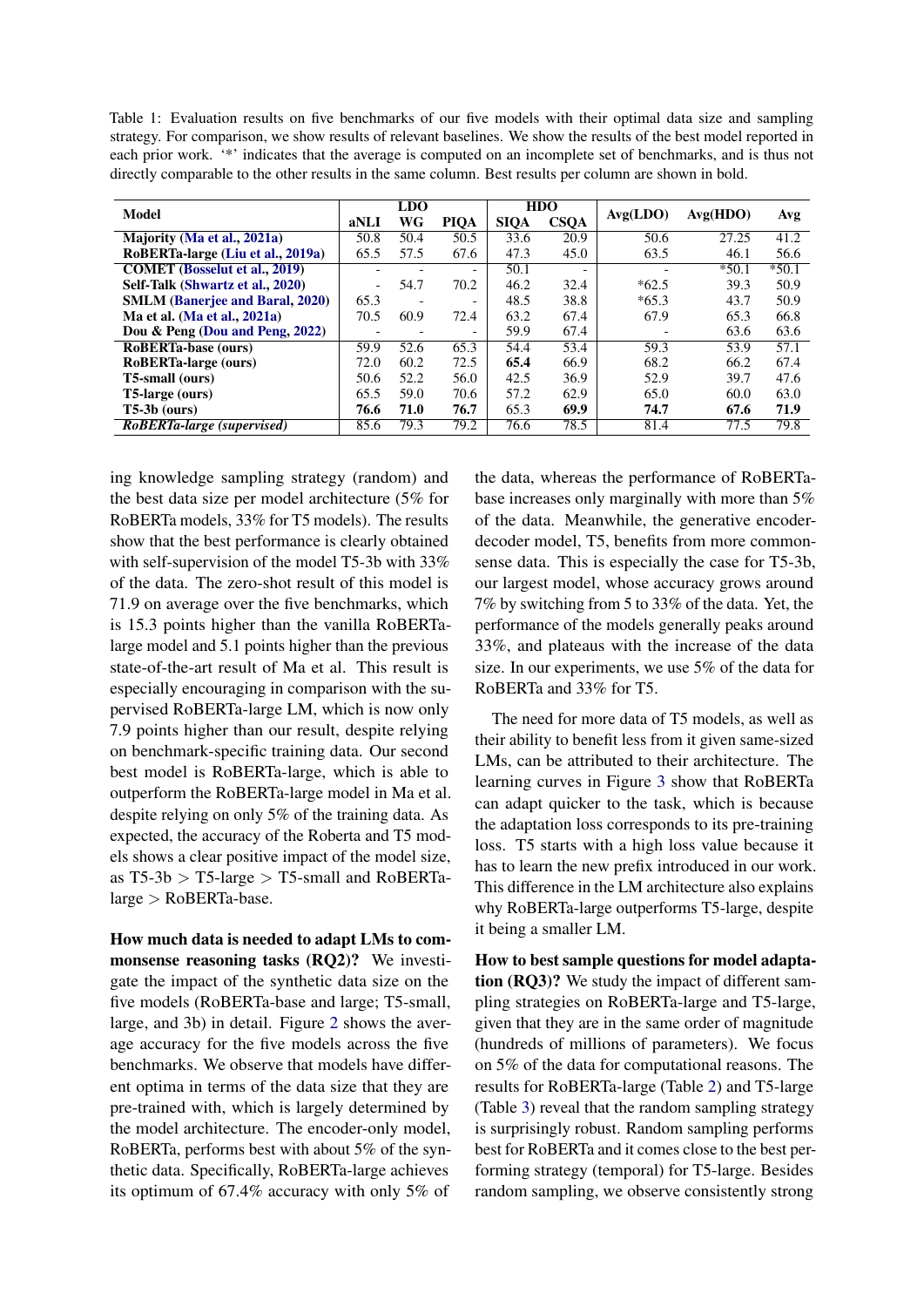<span id="page-6-1"></span>Table 2: Evaluation results on the five benchmarks of RoBERTa-large with different sampling strategies. All samples have equivalent sizes, corresponding to 5% of the training data. The best result per column is marked in bold.

| <b>Strategy</b>   |           | <b>LDO</b> |      |             | <b>HDO</b>  | Avg(LDO)    | Avg(HDO) | Avg  |                   |  |
|-------------------|-----------|------------|------|-------------|-------------|-------------|----------|------|-------------------|--|
|                   |           | aNLI       | WG   | <b>PIQA</b> | <b>SIQA</b> | <b>CSQA</b> |          |      |                   |  |
| 5%<br>Random      |           | 72.0       | 60.2 | 72.5        | 65.4        | 66.9        | 68.2     | 66.2 | 67.4              |  |
|                   | temporal  | 72.7       | 61.1 | 72.1        | 62.3        | 65.8        | 68.6     | 64.1 | 66.8              |  |
|                   | desire    | 70.2       | 59.5 | 72.4        | 60.9        | 64.3        | 67.4     | 62.6 | 65.5              |  |
| <b>Dimension</b>  | taxonomic | 67.0       | 58.0 | 69.2        | 0.51        | 59.0        | 64.7     | 55.0 | 60.8              |  |
|                   | quality   | 71.3       | 61.8 | 72.0        | 58.5        | 64.6        | 68.4     | 61.6 | 65.6              |  |
|                   | rel-other | 65.3       | 55.5 | 69.7        | 51.5        | 58.1        | 63.5     | 54.8 | 60.0              |  |
| <b>Uniform</b>    |           | 69.6       | 58.0 | 72.4        | 61.7        | 64.3        | 66.7     | 63.0 | 65.2              |  |
| Vanilla-conf      | high      | 63.3       | 59.1 | 67.6        | 49.4        | 47.2        | 63.3     | 48.3 | $\overline{57.3}$ |  |
|                   | low       | 57.9       | 51.9 | 55.6        | 33.1        | 21.7        | 55.1     | 27.4 | 44.0              |  |
| Conf              | high      | 66.2       | 58.9 | 70.3        | 59.4        | 62.2        | 65.1     | 60.8 | 63.4              |  |
|                   | low       | 71.4       | 59.2 | 72.1        | 62.6        | 65.7        | 67.6     | 64.2 | 66.2              |  |
| <b>Varibility</b> | high      | 67.4       | 56.8 | 65.5        | 48.2        | 44.0        | 63.2     | 46.1 | 56.4              |  |
|                   | low       | 65.4       | 56.0 | 68.6        | 54.4        | 61.0        | 63.3     | 57.7 | 61.1              |  |
| <b>Margin</b>     | high      | 67.1       | 58.2 | 70.7        | 60.1        | 62.3        | 65.3     | 61.2 | 63.7              |  |
|                   | low       | 72.3       | 60.5 | 71.2        | 62.7        | 65.0        | 68.0     | 63.9 | 66.3              |  |

<span id="page-6-2"></span>Table 3: Evaluation results on the five benchmarks of T5-large with different sampling strategies. All samples have equivalent sizes, corresponding to 5% of the training data. The best result per column is marked in bold.

| <b>Strategy</b>   |           | <b>LDO</b> |      |             | <b>HDO</b>        | Avg(LDO)    | Avg(HDO) |      |      |
|-------------------|-----------|------------|------|-------------|-------------------|-------------|----------|------|------|
|                   |           | aNLI       | WG   | <b>PIOA</b> | <b>SIQA</b>       | <b>CSQA</b> |          |      | Avg  |
| <b>Random</b>     | $5\%$     | 65.9       | 56.5 | 70.5        | 55.4              | 61.9        | 64.3     | 58.7 | 62.0 |
|                   | temporal  | 66.6       | 56.4 | 71.2        | 54.9              | 63.4        | 64.7     | 59.2 | 62.5 |
|                   | desire    | 64.4       | 57.9 | 69.6        | 55.9              | 62.2        | 64.0     | 59.1 | 62.0 |
| <b>Dimension</b>  | taxonomic | 61.8       | 54.0 | 66.8        | 52.8              | 57.5        | 60.9     | 55.2 | 58.6 |
|                   | quality   | 66.8       | 58.4 | 70.0        | 56.4              | 59.6        | 65.1     | 58.0 | 62.2 |
|                   | rel-other | 61.0       | 52.5 | 65.9        | 51.7              | 54.0        | 59.8     | 52.9 | 57.0 |
| <b>Uniform</b>    |           | 65.3       | 57.5 | 69.2        | 56.6              | 62.7        | 64.0     | 59.7 | 62.3 |
| Vanilla-conf      | high      | 65.3       | 56.8 | 69.0        | $\overline{55.5}$ | 57.5        | 63.7     | 56.5 | 60.8 |
|                   | low       | 64.0       | 56.0 | 68.1        | 52.0              | 59.6        | 62.7     | 55.8 | 59.9 |
| Conf              | high      | 62.9       | 53.8 | 66.5        | 53.9              | 57.0        | 61.1     | 55.5 | 58.8 |
|                   | low       | 41.8       | 48.5 | 42.0        | 24.7              | 07.7        | 44.1     | 16.2 | 32.9 |
| <b>Varibility</b> | high      | 64         | 54.6 | 65.1        | 51.1              | 54.5        | 61.2     | 52.8 | 57.9 |
|                   | low       | 61.7       | 54.9 | 66.8        | 52.7              | 55.9        | 61.1     | 54.3 | 58.4 |
|                   | high      | 63.8       | 54.5 | 67.2        | 52.8              | 56.9        | 61.8     | 54.9 | 59.0 |
| <b>Margin</b>     | low       | 41.5       | 45.0 | 43.7        | 24.1              | 09.1        | 43.4     | 16.6 | 32.7 |

<span id="page-6-0"></span>

Figure 3: Training curves of the models: RoBERTabase, RoBERTa-large, T5-small, T5-large, and T5-3b. We use all of the models with 100% of our training data

performance when training with some dimensions of knowledge: temporal, desire, and quality knowledge. Adapting the RoBERTa-large model with almost any dimension, except low vanilla confi<span id="page-6-3"></span>Table 4: Examples of benchmark questions that are correctly answered with only one model, which is adapted with dimension-based knowledge. (\*) denotes the correct answer.

| dimension: temporal                                                  |  |
|----------------------------------------------------------------------|--|
| Q: Jan went out with Quinn's friends and had a great time.           |  |
| What does Jan need to do before this?                                |  |
| A1:get dressed(*); A2:cancel her plans; A3:see Quinn's Friends again |  |
| dimension: desire                                                    |  |
| Q:Robert has no regret for punching Justin in the nose               |  |
| because <u>was</u> the victim of injustice.                          |  |
| $A1:Robert(*); A2:Justin$                                            |  |
| dimension: quality                                                   |  |
| Q: What can machines do that humans cannot?                          |  |
| A1: fail to work; A2: perform work;                                  |  |
| A3: answering questions; A4: see work                                |  |
| $A5:fly(*)$                                                          |  |
|                                                                      |  |

dence and high variability, performs better than the vanilla RoBERTa-large baseline.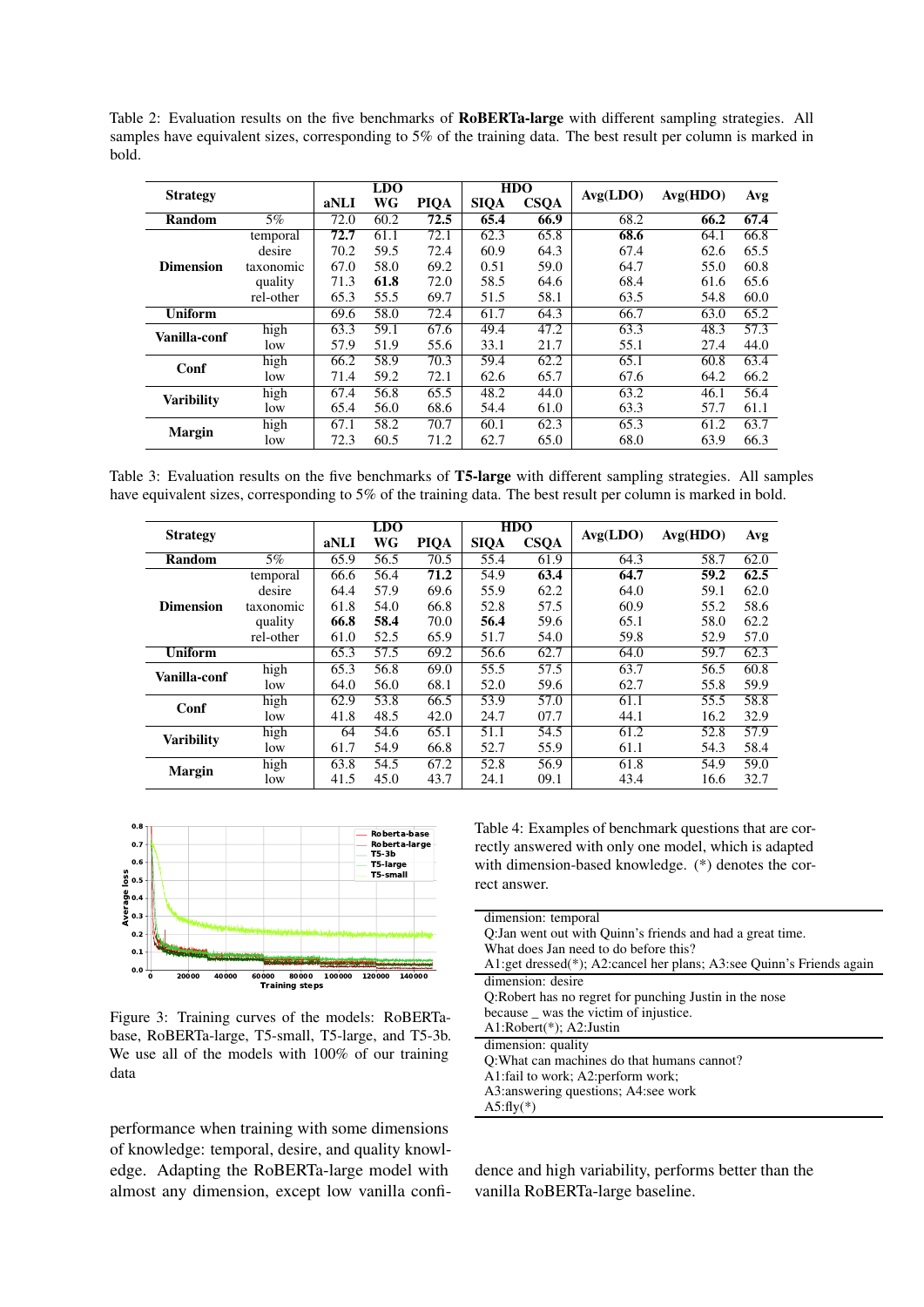The finding that random sampling leads to a strong and balanced model is consistent with the finding that random sampling of distractors is better than heuristic- and embedding-based strategies [\(Ma](#page-11-6) [et al.,](#page-11-6) [2021a\)](#page-11-6). Both of these findings show that the natural distribution of the data provides diversity which is difficult to match with more focused strategies. Yet, the strong performance of the dimensionbased strategies, whose data samples are disjoint by design, indicates that models trained with these dimensions capture complementary knowledge. This is confirmed in Table [4,](#page-6-3) which shows three benchmark questions which are only answered correctly with one of the dimension-based models. The temporal model correctly solves the example that requires temporal ordering, while the desire/goal and quality models uniquely solve the questions that require reasoning about human psychology. This result shows that, while random sampling might be the optimal strategy to create a single model, multiple complementary models could be combined to achieve better accuracy.

Do models generalize well to tasks with low domain overlap (R4)? Table [1](#page-5-0) shows that the average improvement of T5-3b is mostly due to its improved performance on LDO benchmarks. T5-3b's improvement over RoBERTa is on average 6.5% on the LDO benchmarks, but only 1.4% on the HDO benchmarks. This generalization ability of T5-3b can largely be attributed to the larger capacity of T5-3b, which allows it to represent additional knowledge and associations between terms. In addition, this Table shows that the HDO benchmarks have been much more popular in prior work, and much larger gains over the vanilla LM have been reported on them (up to 15.1 points on SIQA and 22.4 points on CSQA). Conversely, results on the LDO benchmark have rarely been reported in prior work on zero-shot commonsense reasoning, and the maximum improvement obtained in prior work is only 4.4 points on average across these benchmarks. Therefore, our accuracy improvement of 0.3 points for RoBERTa and 6.8 points for T5-3b is a notable leap towards robust performance on domains with low overlap.

What is the connection between model's accuracy and partitions of the task (R5)? Figure [4](#page-8-0) (left) shows that both RoBERTa-large and T5-3b perform better on questions with similar answers. Interestingly, vanilla RoBERTa already achieves high performance on this set, and pre-training only

improves the performance on the questions with dissimilar answers. Given that the data used for pretraining is designed to only include questions with non-overlapping answers, this finding is intuitive, and explains the source of improvement of performance reported in prior work [\(Ma et al.,](#page-11-6) [2021a;](#page-11-6) [Dou and Peng,](#page-10-3) [2022\)](#page-10-3). T5-3b's accuracy gain over RoBERTa-large also owes to this property of the synthetic data, together with T5-3b's larger capacity to learn commonsense knowledge. Moreover, Table [5](#page-8-1) shows that both models perform better on the questions with dissimilar answers when they are trained with more data. The models perform optimal on the questions with similar answers with less data. This confirms our explanation that the knowledge used for pre-training directs the models towards better performance on the questions with dissimilar answers.

Both models perform best on questions with longer answers, while T5-3b is advantageous for short answers (Figure [4,](#page-8-0) middle). Notably, the synthetic QA data mostly consists of short answers, showing again that the performance gain of T5-3b owes to its capacity to extend original knowledge during the commonsense adaptation stage. Furthermore, we see that T5 is able to exploit maximum amount of data for short answers (Table [5\)](#page-8-1), which is expected, given that most of the synthetic questions are relatively short. When it comes to longer answers, T5 performs best with less data, which indicates that the pre-training data has limited utility for this set of questions. Curiously, this pattern is not observed for RoBERTa - RoBERTa is unable to leverage more than 1% of the data to improve its performance on the questions with short answers. We hypothesize that this is due to the limited model capacity of RoBERTa, causing limited ability to store additional knowledge from the synthetic data.

We do not see a clear correlation between vocabulary overlap and model accuracy, both overall (Figure [4](#page-8-0) right), as well as across different data sizes (Table [5\)](#page-8-1). Further experiments are needed to explain this finding.

#### 5 Discussion

Our experiments show that the choice of LM size and architecture, as well as knowledge size and sampling strategy, affects the ability of models to answer commonsense questions across benchmarks. Encoder-decoder models benefit from more data to learn from, whereas sampling strategies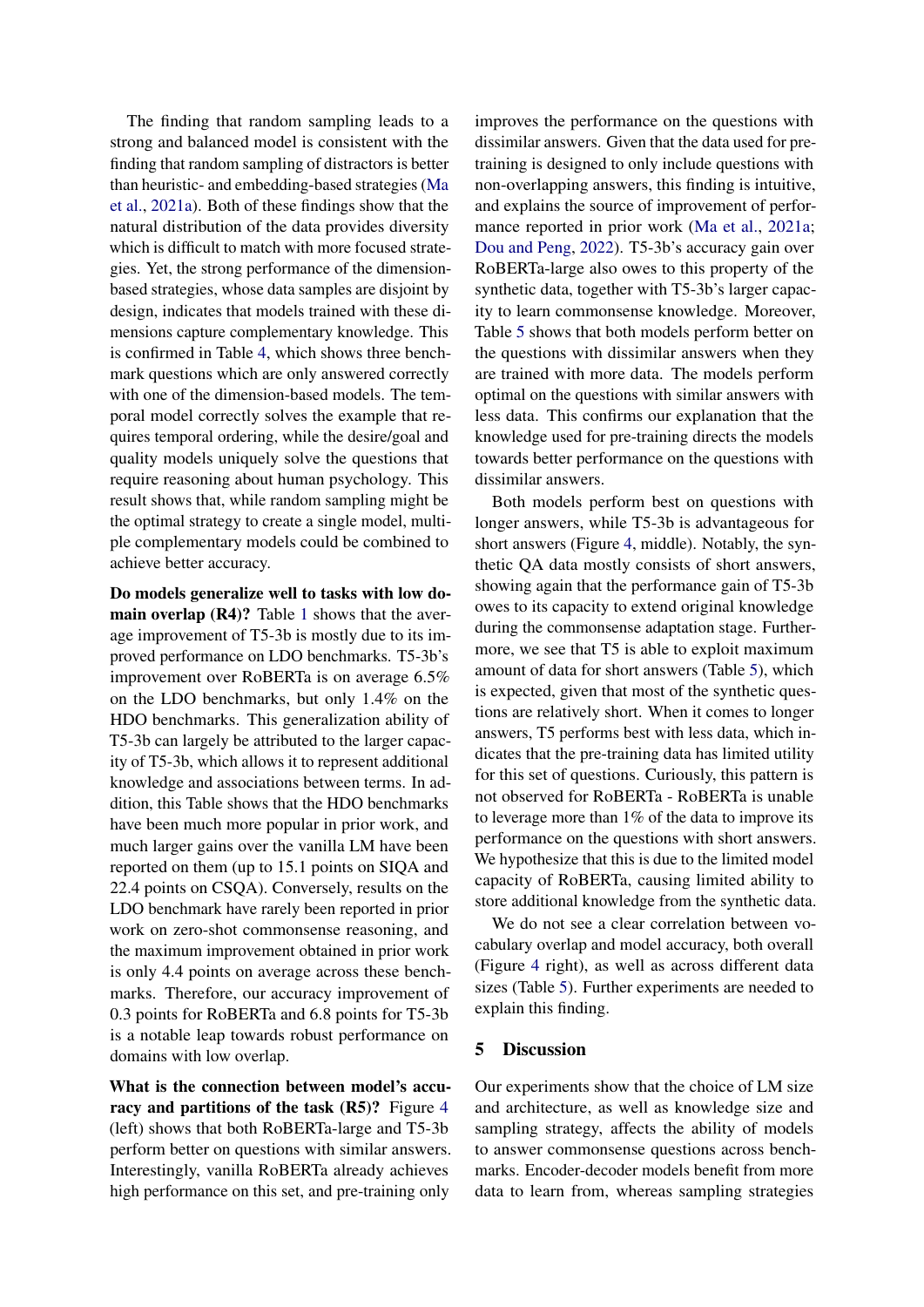<span id="page-8-0"></span>

Figure 4: Accuracy of the best performing RoBERTa-large and T5-3b models in relation to the answer similarity, answer length, and vocabulary overlap between the data used for pretraining and testing.

<span id="page-8-1"></span>Table 5: Evaluation results on the similarity, length, and vocabulary overlap quartiles of PIQA data for the models RoBERTa and T5-3b with different data sizes. Best results per model and similarity quartile are marked in bold.

| <b>Model</b> | Data Size | <b>Similarity</b> |      |      |         |      |      | Length |         | Vocabulary overlap |      |      |         |
|--------------|-----------|-------------------|------|------|---------|------|------|--------|---------|--------------------|------|------|---------|
|              |           | 25%               | 50%  | 75%  | $100\%$ | 25%  | 50%  | 75%    | $100\%$ | 25%                | 50%  | 75%  | $100\%$ |
|              | $0\%$     | 53.6              | 63.9 | 71.9 | 80.9    | 63.0 | 66.3 | 65.1   | 75.9    | 62.3               | 71.3 | 69.9 | 66.7    |
|              | $1\%$     | 56.6              | 73.5 | 75.6 | 78.7    | 68.8 | 69.6 | 68.0   | 78.0    | 68.6               | 71.3 | 74.3 | 70.2    |
| Roberta      | 5%        | 60.3              | 72.4 | 76.5 | 80.4    | 66.7 | 68.3 | 72.1   | 82.6    | 68.6               | 73.5 | 74.9 | 72.6    |
|              | $10\%$    | 58.2              | 71.1 | 73.2 | 79.8    | 67.1 | 65.9 | 70.2   | 79.1    | 68.0               | 72.4 | 70.6 | 71.3    |
|              | 33%       | 58.8              | 72.0 | 74.7 | 78.0    | 68.0 | 68.7 | 70.6   | 76.3    | 66.9               | 71.7 | 72.8 | 72.2    |
|              | 50%       | 57.1              | 70.4 | 73.9 | 80.2    | 66.4 | 66.1 | 71.2   | 77.8    | 65.8               | 70.0 | 74.9 | 70.9    |
|              | 100%      | 55.6              | 68.3 | 69.3 | 74.8    | 62.7 | 65.2 | 66.9   | 73.0    | 63.4               | 65.9 | 71.9 | 66.7    |
|              | $0\%$     | 48.8              | 48.3 | 51.9 | 51.5    | 50.1 | 50.2 | 50.1   | 50.0    | 47.1               | 52.6 | 51.2 | 49.6    |
|              | $1\%$     | 61.7              | 73.9 | 73.6 | 78.7    | 71.2 | 70.0 | 70.2   | 76.5    | 68.2               | 70.4 | 76.9 | 72.4    |
| $T5-3b$      | 5%        | 60.3              | 72.4 | 71.9 | 79.3    | 68.4 | 68.7 | 67.8   | 79.1    | 64.1               | 70.7 | 77.6 | 71.7    |
|              | $10\%$    | 65.4              | 75.9 | 75.4 | 82.6    | 70.6 | 74.8 | 72.5   | 81.3    | 69.9               | 74.1 | 77.8 | 77.4    |
|              | 33%       | 67.3              | 77.2 | 80.0 | 82.4    | 73.4 | 74.6 | 77.8   | 81.1    | 70.4               | 78.7 | 79.7 | 78.0    |
|              | 50%       | 68.8              | 77.2 | 80.2 | 84.3    | 73.2 | 76.3 | 77.3   | 83.7    | 72.1               | 79.1 | 80.2 | 79.1    |
|              | 100%      | 68.2              | 76.1 | 78.2 | 84.1    | 72.3 | 71.9 | 76.5   | 79.3    | 78.9               | 77.2 | 75.8 | 76.7    |

that balance across different aspects yield best performance. The performance gain of knowledgebased pretraining is due to questions with short and dissimilar answers. Next, we revisit three key assumptions of this study, and provide an alternative inspired by the results of our experiments.

1. From a single model to mixture of models Random sampling is the optimal single sampling strategy, as it balances well between the different properties of the data. More specialized strategies, e.g., focusing on knowledge dimensions, perform well on subsets of the task, but underperform on other subsets. This model specialization questions the assumption that a single zero-shot model is sufficient to perform optimally on different aspects of common sense, and suggests that model combinations, such as Mixture of models [\(Gururangan](#page-10-8) [et al.,](#page-10-8) [2021\)](#page-10-8), might provide a more comprehensive and trustworthy commonsense model. This would entail, e.g., combining models from different dimensions, or models that capture complementary training dynamics.

2. From implicit to explicit zero-shot commonsense reasoning In our current framework, the rich and diverse commonsense knowledge is taught to

an LM through a large set of QA pairs. Given the simplicity of these questions, an implicit assumption of this study is that LMs can reverse engineer these questions to learn commonsense knowledge implicitly, and apply this newly acquired knowledge on unforeseen benchmarks, whose surface properties may be different, but their underlying commonsense knowledge may be largely shared. While this is a reasonable assumption, our commonsense models are black boxes, and they do not provide an explicit justification for their decisions. A natural extension of this work is to devise *explainable models*, i.e., models whose output includes the explicit reasoning steps associated with a predicted answer.

3. From question answering to more realistic tasks A key aspect of our zero-shot framework is its generalization across QA tasks. The gap between zero-shot and fine-tuning performance is closing down, which brings a natural question: are zero-shot models, adapted through an adaptation of neural techniques with background knowledge, able to generalize across tasks and domains, or have they merely learned how to answer questions convincingly? To address this question, we propose a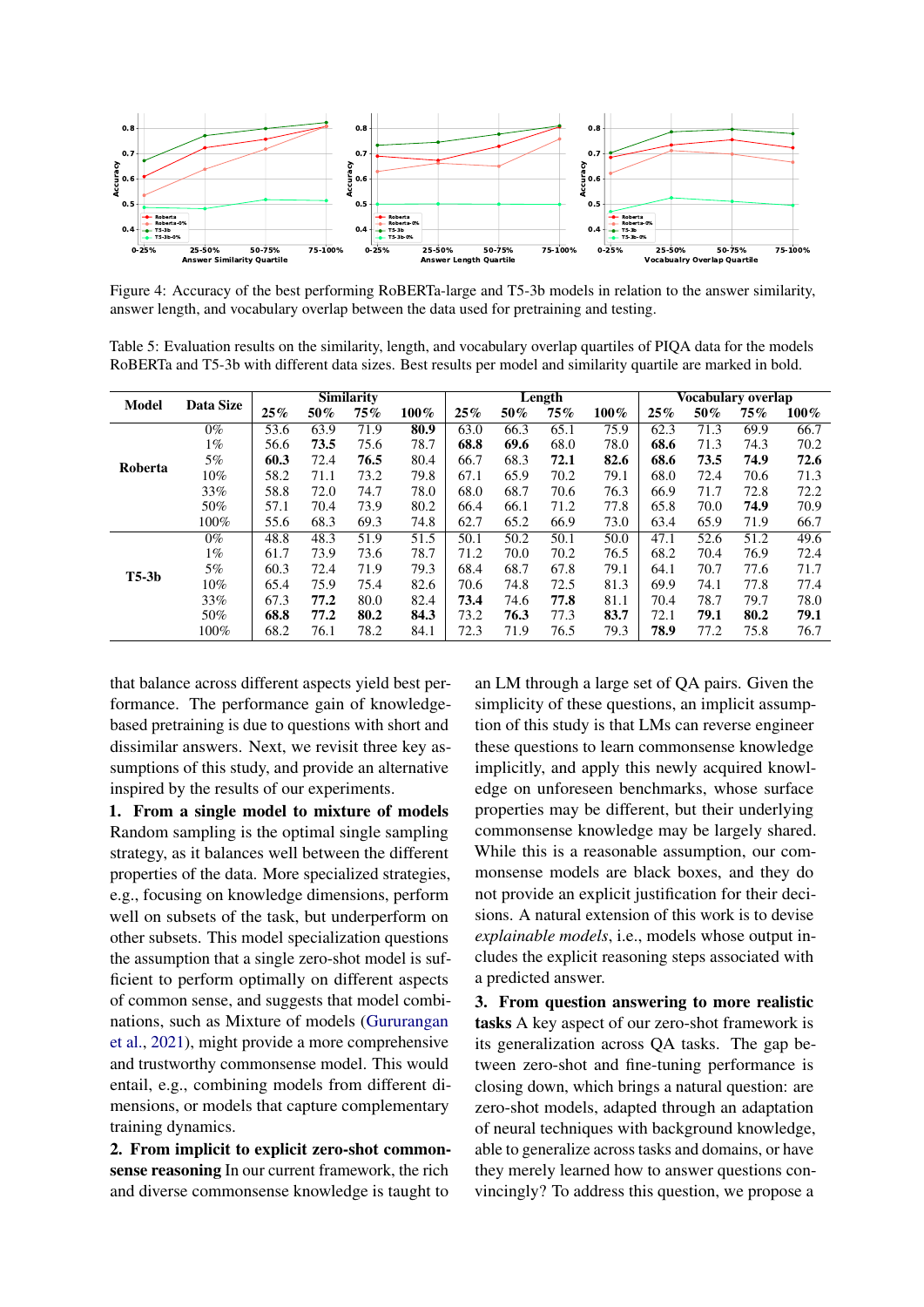shift towards more realistic tasks that rely on common sense, such as story understanding [\(Kalyan](#page-11-20)[pur et al.,](#page-11-20) [2020\)](#page-11-20), dialogue modeling [\(Ghosal et al.,](#page-10-9) [2021\)](#page-10-9), and embodied QA [\(Das et al.,](#page-10-10) [2018\)](#page-10-10). The rich prior work that focuses on these tasks has assumed the existence of benchmark-specific training data; zero-shot models have not been thoroughly explored.

## 6 Related Work

Generalizable Commonsense Reasoning. UNI-CORN [\(Lourie et al.,](#page-11-21) [2021\)](#page-11-21) investigates continual learning of commonsense knowledge from multiple benchmarks, ultimately aiming to perform well on all of the benchmarks. This work demonstrates that LMs can learn from commonsense benchmarks effectively and efficiently, reaching relatively high accuracy based on little training examples. Prefixtuning [\(Li and Liang,](#page-11-4) [2021\)](#page-11-4) adapts language models, by keeping the model parameters intact, but extending them with a small set of additional parameters tuned separately for each benchmark. Rather than updating model parameters, Autoprompt [\(Shin](#page-12-1) [et al.,](#page-12-1) [2020\)](#page-12-1) extends the model input with trigger tokens, which are updated during training. Such efforts share our vision to develop models that can generalize to multiple commonsense benchmarks simultaneously. However, these works assume availability of training data, while we focus on zero-shot commonsense QA models.

Zero-shot Commonsense Reasoning. Zero-shot commonsense reasoning methods often elicit knowledge from pre-trained LMs, by using selftalk clarification prompts [\(Shwartz et al.,](#page-12-2) [2020\)](#page-12-2) or asking LMs to generate contrastive explanations [\(Paranjape et al.,](#page-11-7) [2021\)](#page-11-7). Models can be taught to answer questions by adapting to an external dataset [\(Abdou et al.,](#page-10-11) [2020\)](#page-10-11). We differ from these approaches because our models are based on knowledge available in large KGs, rather than mere distillation from language models. As shown in prior work [\(Ma et al.,](#page-11-6) [2021a\)](#page-11-6), KG-based approaches achieve superior performance compared to pure LM-based methods for zero-shot commonsense QA.

To use KGs for zero-shot pretraining and evaluation, [Banerjee and Baral](#page-10-2) [\(2020\)](#page-10-2) pre-train an LM to perform knowledge completion, whereas [Bosse](#page-10-12)[lut et al.](#page-10-12) [\(2020\)](#page-10-12) enhance the question based on knowledge completion models, and score an answer candidate in relation to the context, question, and generated knowledge. Our work is based on the framework of [Ma et al.](#page-11-6) [\(2021a\)](#page-11-6), which generates synthetic QA pairs from a consolidated KG to pre-train LMs. [Ma et al.](#page-11-6) [\(2021a\)](#page-11-6) investigate the impact of different loss functions and knowledge sources, showing that margin loss performs better than masked language modeling, and that more knowledge generally performs better, though this might change depending on the knowledgetask alignment. Follow-up work by [Dou and Peng](#page-10-3) [\(2022\)](#page-10-3) extends the framework of [Ma et al.](#page-11-6) [\(2021a\)](#page-11-6). with several data transformation methods, out of which measuring consistency between different prompt versions performs best. These data transformation efforts yielded notable performance gains, leading to new state-of-the-art results. Our work is orthogonal to these efforts, because we perform a systematic study of model size and architecture, knowledge sampling and size, and task properties, which have not been investigated in detail in prior work on zero-shot commonsense QA with knowledge graphs [\(Ma et al.,](#page-11-6) [2021a;](#page-11-6) [Dou and Peng,](#page-10-3) [2022\)](#page-10-3).

Model Generalization and Data Selection. [Sen](#page-12-7) [and Saffari](#page-12-7) [\(2020\)](#page-12-7) analyzed LM's ability to generalize across five different QA datasets. [Ma et al.](#page-11-5) [\(2021b\)](#page-11-5) showed that models can have drastically different performances by fine-tuning on different subset of the data. [Swayamdipta et al.](#page-12-3) [\(2020\)](#page-12-3) proposed to select training instances based on models' confidence and variability, and they show that training on less-confident examples is more beneficial for generalization. Follow-up work [\(Ethayarajh](#page-10-13) [et al.,](#page-10-13) [2021\)](#page-10-13) proposed an information-theoretic metric for estimating the difficult of a training example, treating as difficult the examples for which information is missing. [Pleiss et al.](#page-11-10) [\(2020\)](#page-11-10) propose to identify erroneous data points based on their rank in the area under the margin of a machine learning model. While prior work analyses model robustness by sub-sampling instances from the task's training set, we investigate the impact of knowledge selection, model selection, and task properties when models are adapted on large KGs for commonsense QA. [Ilievski et al.](#page-11-9) [\(2021a\)](#page-11-9) split synthetic data from KGs into 12 commonsense dimensions, revealing that some kinds of knowledge are much more useful for pre-training compared to others. Our study provides a comprehensive investigation of these prior efforts on the task of zero-shot commonsense QA with KGs. As such, prior work on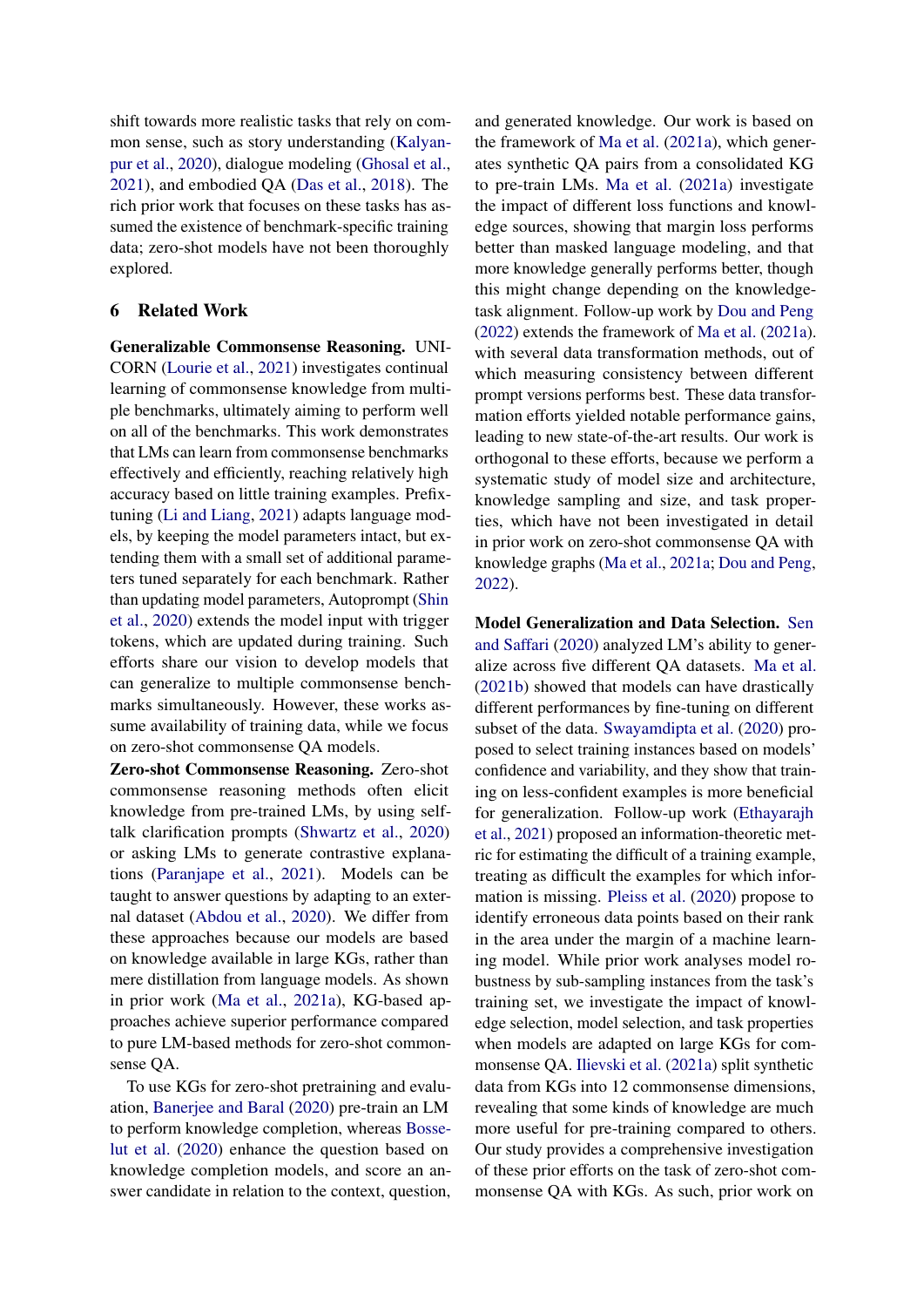subsetting training data based on knowledge dimensions or training indicators is integrated into our study.

## 7 Conclusions

This paper studied the impact of the knowledge, model, and task considerations on the selfsupervision performance of LMs over KGs. We investigated different knowledge sizes and samples, as well as model architectures and sizes. We compared these against four task properties: domain overlap, answer similarity, answer length, and vocabulary overlap. We observed that the optimal knowledge size and sampling strategy is model-dependent, with encoder-only models learning quicker from less data than encoder-decoder models. Among the sampling strategies, random sampling performed best, closely followed with dimension-based sampling with temporal, quality, and desire/goal knowledge. Most of the improvement of the largest generative model comes from questions with short answers and dissimilar answer candidates, which is expected, given that the synthetic data generated from the KG has these properties.

These findings point to three key directions for future work that uses self-supervision with large KGs to create generalizable commonsense reasoning agents. The abilities of complementary sampling strategies can be exploited by combining them into a single model. To enable robustness and trust, next-generation zero-shot models should be able to explain their reasoning explicitly. Finally, subsequent work should generalize the self-supervision KG-based method to more advanced tasks, such as story completion [\(Kalyanpur](#page-11-20) [et al.,](#page-11-20) [2020\)](#page-11-20) and embodied QA [\(Das et al.,](#page-10-10) [2018\)](#page-10-10). All our code and data is available at [https:](https://drive.google.com/file/d/1FE1_moXTK2Zpe4HQat78L6cXyrwtK4lO/view?usp=sharing) [//drive.google.com/file/d/1FE1\\_](https://drive.google.com/file/d/1FE1_moXTK2Zpe4HQat78L6cXyrwtK4lO/view?usp=sharing) [moXTK2Zpe4HQat78L6cXyrwtK4lO/](https://drive.google.com/file/d/1FE1_moXTK2Zpe4HQat78L6cXyrwtK4lO/view?usp=sharing) [view?usp=sharing](https://drive.google.com/file/d/1FE1_moXTK2Zpe4HQat78L6cXyrwtK4lO/view?usp=sharing).

#### References

<span id="page-10-11"></span>Mostafa Abdou, Vinit Ravishankar, Maria Barrett, Yonatan Belinkov, Desmond Elliott, and Anders Søgaard. 2020. [The sensitivity of language models and](https://doi.org/10.18653/v1/2020.acl-main.679) [humans to Winograd schema perturbations.](https://doi.org/10.18653/v1/2020.acl-main.679) In *Proceedings of the 58th Annual Meeting of the Association for Computational Linguistics*, pages 7590– 7604, Online. Association for Computational Linguistics.

- <span id="page-10-2"></span>Pratyay Banerjee and Chitta Baral. 2020. Selfsupervised knowledge triplet learning for zero-shot question answering. *ArXiv*, abs/2005.00316.
- <span id="page-10-5"></span>Chandra Bhagavatula, Ronan Le Bras, Chaitanya Malaviya, Keisuke Sakaguchi, Ari Holtzman, Hannah Rashkin, Doug Downey, Scott Wen-tau Yih, and Yejin Choi. 2019. Abductive commonsense reasoning. *arXiv preprint arXiv:1908.05739*.
- <span id="page-10-6"></span>Yonatan Bisk, Rowan Zellers, Ronan Le Bras, Jianfeng Gao, and Yejin Choi. 2020. PIQA: Reasoning about Physical Commonsense in Natural Language. In *Thirty-Fourth AAAI Conference on Artificial Intelligence*, pages 7432–7439.
- <span id="page-10-12"></span>Antoine Bosselut, Ronan Le Bras, and Yejin Choi. 2020. [Dynamic neuro-symbolic knowledge graph](http://arxiv.org/abs/1911.03876) [construction for zero-shot commonsense question](http://arxiv.org/abs/1911.03876) [answering.](http://arxiv.org/abs/1911.03876)
- <span id="page-10-7"></span>Antoine Bosselut, Hannah Rashkin, Maarten Sap, Chaitanya Malaviya, Asli Celikyilmaz, and Yejin Choi. 2019. [Comet: Commonsense transformers for auto](http://arxiv.org/abs/1906.05317)[matic knowledge graph construction.](http://arxiv.org/abs/1906.05317)
- <span id="page-10-10"></span>Abhishek Das, Samyak Datta, Georgia Gkioxari, Stefan Lee, Devi Parikh, and Dhruv Batra. 2018. Embodied question answering. In *Proceedings of the IEEE Conference on Computer Vision and Pattern Recognition*, pages 1–10.
- <span id="page-10-0"></span>Ernest Davis. 2014. *Representations of commonsense knowledge*. Morgan Kaufmann.
- <span id="page-10-1"></span>Jacob Devlin, Ming-Wei Chang, Kenton Lee, and Kristina Toutanova. 2018. Bert: Pre-training of deep bidirectional transformers for language understanding. *arXiv preprint arXiv:1810.04805*.
- <span id="page-10-3"></span>Zi-Yi Dou and Nanyun Peng. 2022. Zero-shot commonsense question answering with cloze translation and consistency optimization. *arXiv preprint arXiv:2201.00136*.
- <span id="page-10-13"></span>Kawin Ethayarajh, Yejin Choi, and Swabha Swayamdipta. 2021. Information-theoretic measures of dataset difficulty. *arXiv preprint arXiv:2110.08420*.
- <span id="page-10-9"></span>Deepanway Ghosal, Pengfei Hong, Siqi Shen, Navonil Majumder, Rada Mihalcea, and Soujanya Poria. 2021. Cider: Commonsense inference for dialogue explanation and reasoning. *arXiv preprint arXiv:2106.00510*.
- <span id="page-10-8"></span>Suchin Gururangan, Mike Lewis, Ari Holtzman, Noah A Smith, and Luke Zettlemoyer. 2021. Demix layers: Disentangling domains for modular language modeling. *arXiv preprint arXiv:2108.05036*.
- <span id="page-10-4"></span>Suchin Gururangan, Swabha Swayamdipta, Omer Levy, Roy Schwartz, Samuel R Bowman, and Noah A Smith. 2018. Annotation artifacts in natural language inference data. *arXiv preprint arXiv:1803.02324*.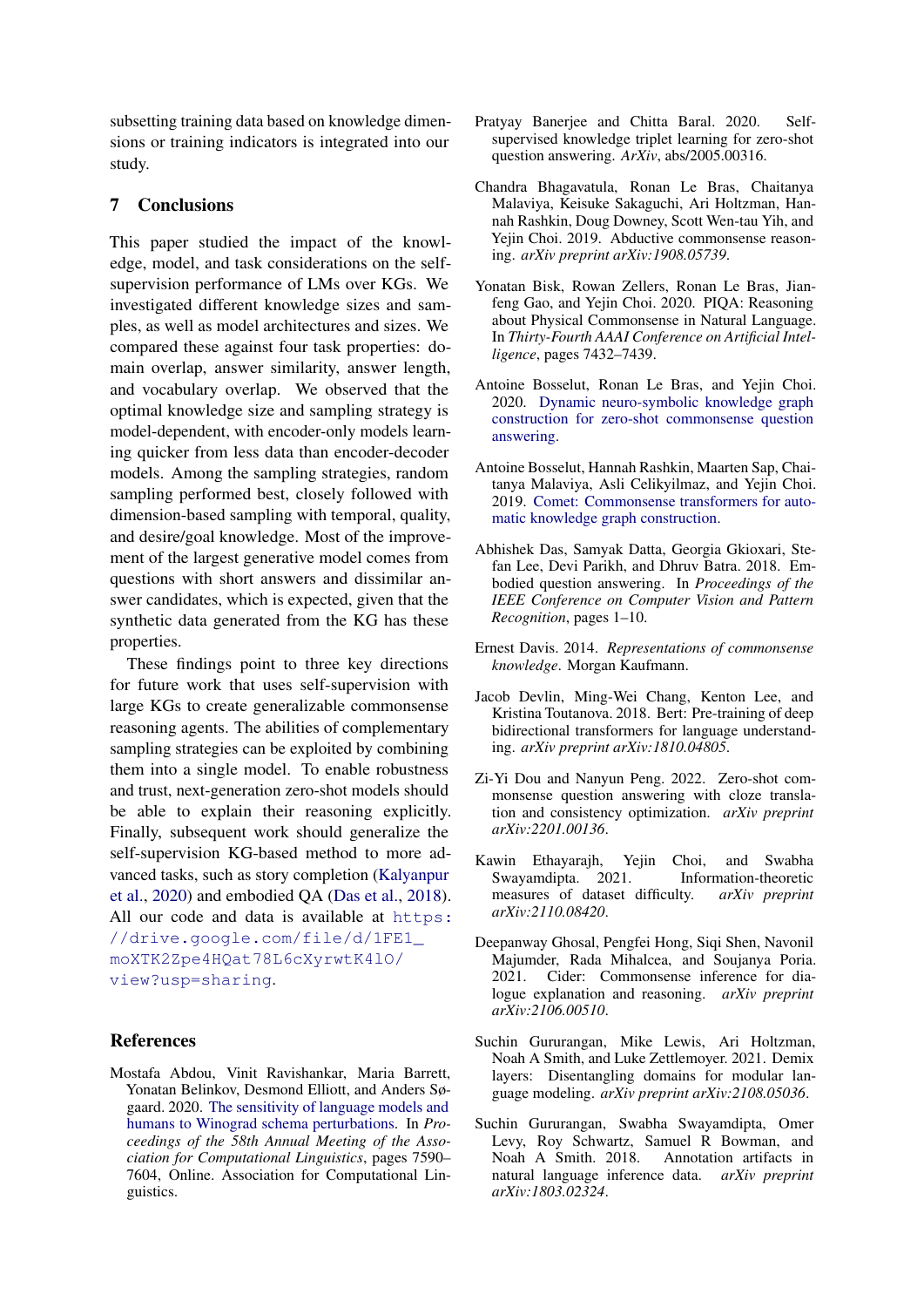- <span id="page-11-9"></span>Filip Ilievski, Alessandro Oltramari, Kaixin Ma, Bin Zhang, Deborah L McGuinness, and Pedro Szekely. 2021a. Dimensions of commonsense knowledge. *Knowledge-Based Systems*.
- <span id="page-11-14"></span>Filip Ilievski, Pedro Szekely, and Bin Zhang. 2021b. Cskg: The commonsense knowledge graph. In *Extended Semantic Web Conference (ESWC)*.
- <span id="page-11-20"></span>Aditya Kalyanpur, Tom Breloff, David Ferrucci, Adam Lally, and John Jantos. 2020. Braid: Weaving symbolic and neural knowledge into coherent logical explanations. *arXiv preprint arXiv:2011.13354*.
- <span id="page-11-17"></span>Daniel Khashabi, Sewon Min, Tushar Khot, Ashish Sabharwal, Oyvind Tafjord, Peter Clark, and Hannaneh Hajishirzi. 2020. Unifiedqa: Crossing format boundaries with a single qa system. *arXiv preprint arXiv:2005.00700*.
- <span id="page-11-2"></span>Ranjay Krishna, Yuke Zhu, Oliver Groth, Justin Johnson, Kenji Hata, Joshua Kravitz, Stephanie Chen, Yannis Kalantidis, Li-Jia Li, David A Shamma, et al. 2017. Visual genome: Connecting language and vision using crowdsourced dense image annotations. *International journal of computer vision*, 123(1):32– 73.
- <span id="page-11-4"></span>Xiang Lisa Li and Percy Liang. 2021. [Prefix-tuning:](http://arxiv.org/abs/2101.00190) [Optimizing continuous prompts for generation.](http://arxiv.org/abs/2101.00190)
- <span id="page-11-13"></span>Xiang Lorraine Li, Adhi Kuncoro, Cyprien de Masson d'Autume, Phil Blunsom, and Aida Nematzadeh. 2021. A systematic investigation of commonsense understanding in large language models. *arXiv preprint arXiv:2111.00607*.
- <span id="page-11-3"></span>Yinhan Liu, Myle Ott, Naman Goyal, Jingfei Du, Mandar Joshi, Danqi Chen, Omer Levy, Mike Lewis, Luke Zettlemoyer, and Veselin Stoyanov. 2019a. Roberta: A robustly optimized bert pretraining approach. *arXiv preprint arXiv:1907.11692*.
- <span id="page-11-15"></span>Yinhan Liu, Myle Ott, Naman Goyal, Jingfei Du, Mandar Joshi, Danqi Chen, Omer Levy, Mike Lewis, Luke Zettlemoyer, and Veselin Stoyanov. 2019b. Roberta: A robustly optimized bert pretraining approach. *ArXiv*, abs/1907.11692.
- <span id="page-11-21"></span>Nicholas Lourie, Ronan Le Bras, Chandra Bhagavatula, and Yejin Choi. 2021. Unicorn on rainbow: A universal commonsense reasoning model on a new multitask benchmark. *arXiv preprint arXiv:2103.13009*.
- <span id="page-11-6"></span>Kaixin Ma, Filip Ilievski, Jonathan Francis, Yonatan Bisk, Eric Nyberg, and Alessandro Oltramari. 2021a. Knowledge-driven Data Construction for Zero-shot Evaluation in Commonsense Question Answering. In *AAAI*.
- <span id="page-11-5"></span>Kaixin Ma, Filip Ilievski, Jonathan Francis, Satoru Ozaki, Eric Nyberg, and Alessandro Oltramari. 2021b. Exploring strategies for generalizable commonsense reasoning with pre-trained models. *EMNLP 2021*.
- <span id="page-11-0"></span>John McCarthy. 1989. Artificial intelligence, logic and formalizing common sense. In *Philosophical logic and artificial intelligence*, pages 161–190. Springer.
- <span id="page-11-12"></span>R Thomas McCoy, Ellie Pavlick, and Tal Linzen. 2019. Right for the wrong reasons: Diagnosing syntactic heuristics in natural language inference. *arXiv preprint arXiv:1902.01007*.
- <span id="page-11-18"></span>George A Miller. 1995. Wordnet: a lexical database for english. *Communications of the ACM*, 38(11):39– 41.
- <span id="page-11-11"></span>Arindam Mitra, Pratyay Banerjee, Kuntal Kumar Pal, Swaroop Mishra, and Chitta Baral. 2019. Exploring ways to incorporate additional knowledge to improve natural language commonsense question answering. *arXiv preprint arXiv:1909.08855*.
- <span id="page-11-7"></span>Bhargavi Paranjape, Julian Michael, Marjan Ghazvininejad, Hannaneh Hajishirzi, and Luke Zettlemoyer. 2021. [Prompting contrastive explana](https://doi.org/10.18653/v1/2021.findings-acl.366)[tions for commonsense reasoning tasks.](https://doi.org/10.18653/v1/2021.findings-acl.366) In *Findings of the Association for Computational Linguistics: ACL-IJCNLP 2021*, pages 4179–4192, Online. Association for Computational Linguistics.
- <span id="page-11-10"></span>Geoff Pleiss, Tianyi Zhang, Ethan R Elenberg, and Kilian Q Weinberger. 2020. Identifying mislabeled data using the area under the margin ranking. *arXiv preprint arXiv:2001.10528*.
- <span id="page-11-16"></span>Colin Raffel, Noam Shazeer, Adam Roberts, Katherine Lee, Sharan Narang, Michael Matena, Yanqi Zhou, Wei Li, and Peter J Liu. 2019. Exploring the limits of transfer learning with a unified text-to-text transformer. *arXiv preprint arXiv:1910.10683*.
- <span id="page-11-19"></span>Keisuke Sakaguchi, Ronan Le Bras, Chandra Bhagavatula, and Yejin Choi. 2019. Winogrande: An adversarial winograd schema challenge at scale. *arXiv preprint arXiv:1907.10641*.
- <span id="page-11-8"></span>Victor Sanh, Albert Webson, Colin Raffel, Stephen H. Bach, Lintang Sutawika, Zaid Alyafeai, Antoine Chaffin, Arnaud Stiegler, Teven Le Scao, Arun Raja, Manan Dey, M Saiful Bari, Canwen Xu, Urmish Thakker, Shanya Sharma Sharma, Eliza Szczechla, Taewoon Kim, Gunjan Chhablani, Nihal Nayak, Debajyoti Datta, Jonathan Chang, Mike Tian-Jian Jiang, Han Wang, Matteo Manica, Sheng Shen, Zheng Xin Yong, Harshit Pandey, Rachel Bawden, Thomas Wang, Trishala Neeraj, Jos Rozen, Abheesht Sharma, Andrea Santilli, Thibault Fevry, Jason Alan Fries, Ryan Teehan, Stella Biderman, Leo Gao, Tali Bers, Thomas Wolf, and Alexander M. Rush. 2021. [Multitask prompted training enables](http://arxiv.org/abs/2110.08207) [zero-shot task generalization.](http://arxiv.org/abs/2110.08207)
- <span id="page-11-1"></span>Maarten Sap, Ronan Le Bras, Emily Allaway, Chandra Bhagavatula, Nicholas Lourie, Hannah Rashkin, Brendan Roof, Noah A. Smith, and Yejin Choi. 2019a. ATOMIC: an atlas of machine commonsense for if-then reasoning. In *Proc. of AAAI*, pages 3027– 3035.